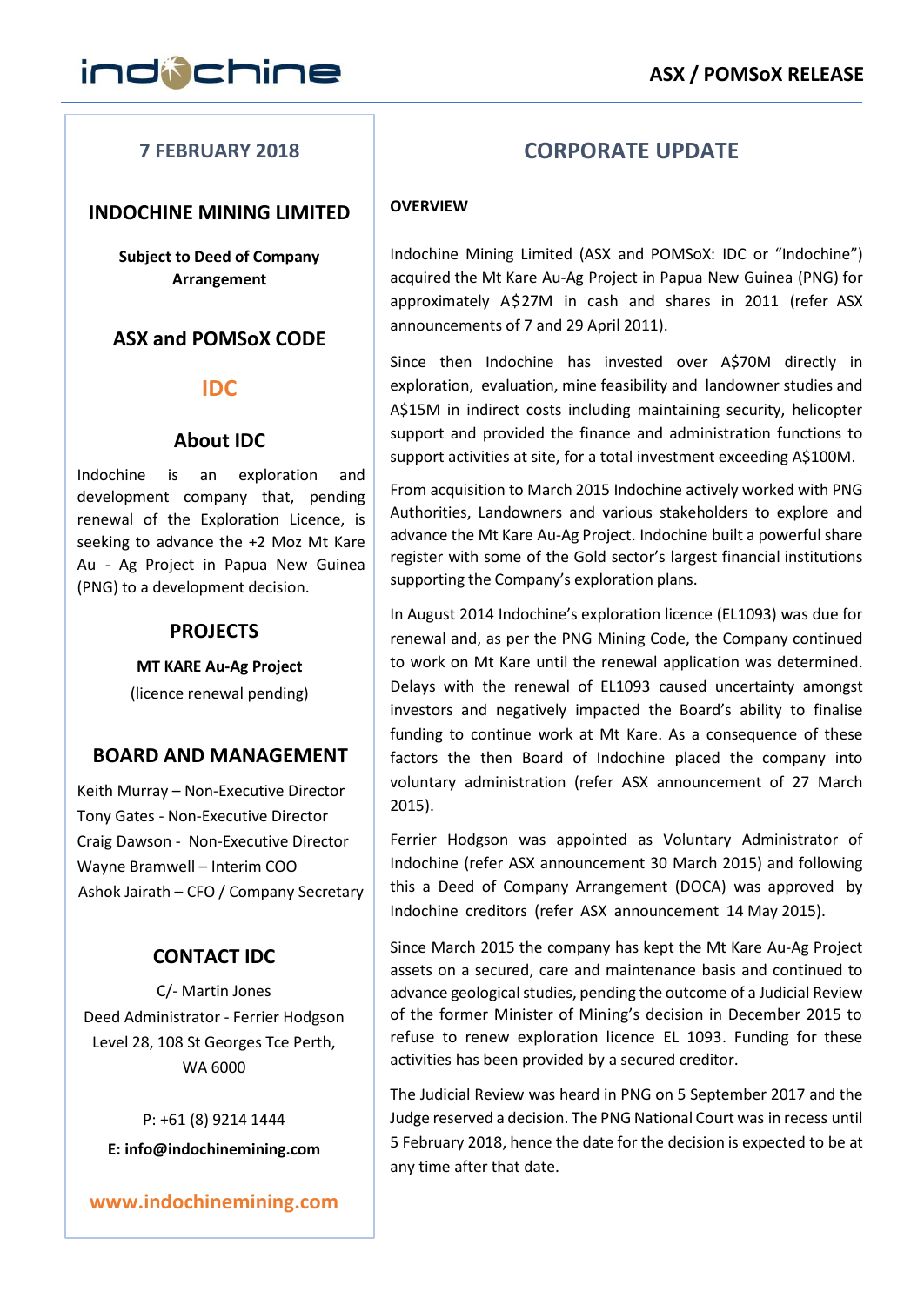# **CORPORATE UPDATE**

Indochine is pleased to provide this corporate update to the market. A brief history of the Mt Kare Au-Ag Project and Indochine is also summarised at the end of this release.

#### ▪ **UPDATE ON JUDICIAL REVIEW**

The Judicial Review of the former Minister for Mining's decision to refuse Summit's application dated 28 July 2014 to renew exploration licence EL 1093 over the Mt Kare Au-Ag Project was held on 5 September 2017. The matter was heard by Justice Nablu and the honourable judge has reserved her judgement. The PNG National Court was in recess until 5 February 2018, hence the date for the decision is expected to be any time after that date.

It should be noted that until this decision is received all defendants are under stay orders and are not permitted to take any steps regarding the Mt Kare Au-Ag Project. Once a decision is received from the Court, should Summit be successful in the Judicial Review and subject to any appeal rights of the parties, Summit looks forward to re-engaging with all key stakeholders.

### ▪ **PROJECT ASSETS REMAIN ON CARE AND MAINTENANCE**

Over the past 3 years Indochine has been funded by a Secured Creditor (refer ASX announcement of 14 May 2015). This support has enabled Summit to provide site security and keep the camp and project infrastructure at Mt Kare on a care and maintenance basis whilst the Judicial Review process is completed.



**Figure 1: Mt Kare Camp (source: Mines & Money Investor Presentation - 2013)**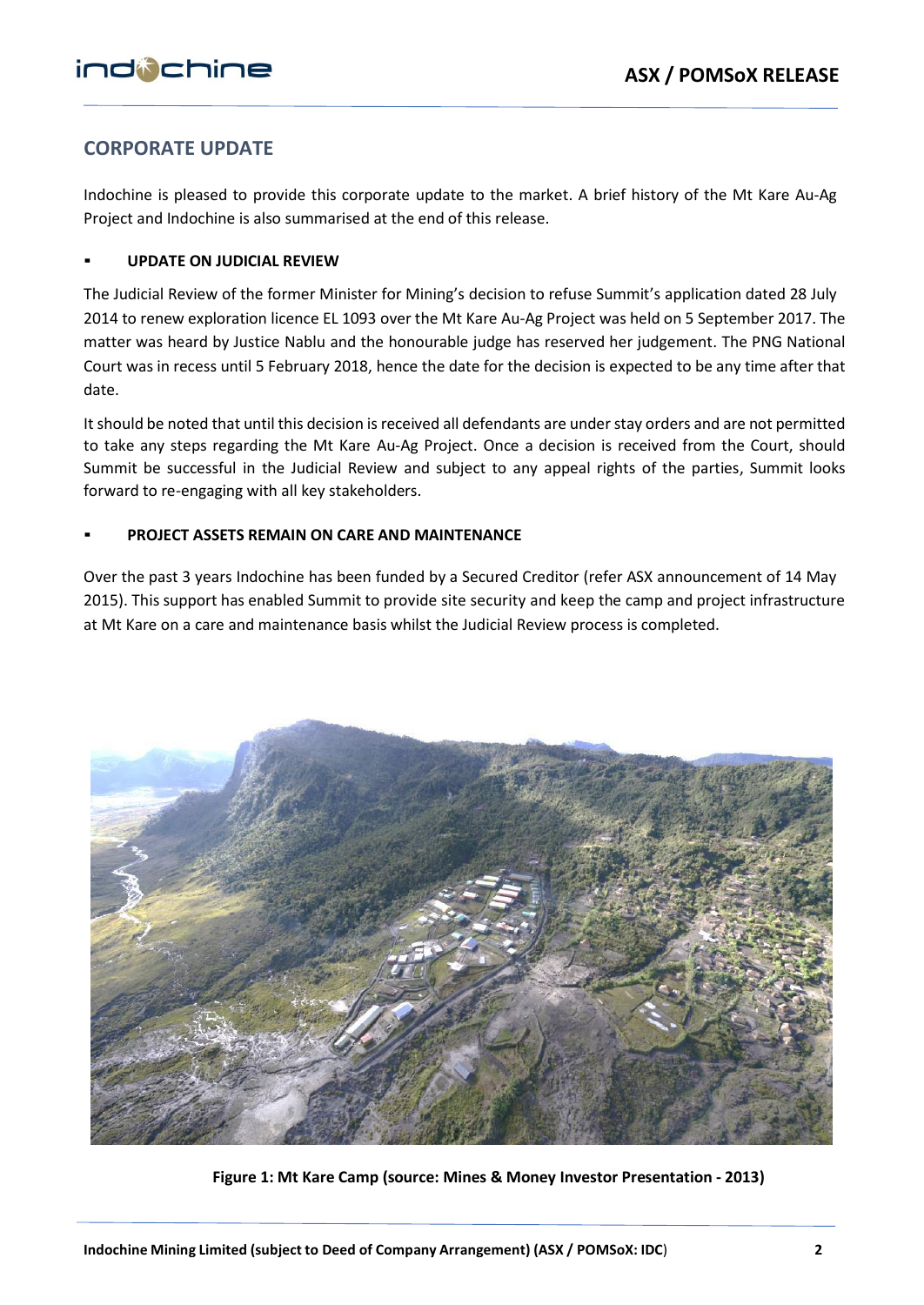#### ▪ **LANDOWNER AGREEMENT FOR MT KARE AU-AG PROJECT**

Indochine and Summit acknowledge the ongoing support received from the 19 landowning clans within the boundaries of the former EL1093, all of whom attended the successful mediation at Mt Kare between 18 and 20 July 2015 (as mediated by Justice Kandakasi of the National Court of PNG).

As a consequence of the mediation process, all clan members identified during the clan vetting then attended site on 17 August 2015 and signed the Mediated Agreement (refer ASX announcement of 2 September 2015). This Mediated Agreement was ratified through a National Court Consent order on 10 November 2015.

#### **INTERIM CHIEF OPERATING OFFICER APPOINTED**

Indochine is pleased to announce the appointment of Mr Wayne Bramwell as Interim Chief Operating Officer. Mr Bramwell, a metallurgist and mineral economist is an experienced mining executive with over 26 years of International and Australian project development and corporate expertise in the base, precious metals and bulk commodity sectors.

Mr Bramwell will be working with the Deed Administrator and Board to assist with day to day operations, including reviewing the various corporate opportunities presented to the company and liaising with the Administrator and the Board in reviewing various funding options, which may include recapitalisation and reinstatement of Indochine on the Australian Securities Exchange (ASX) and, pending renewal of EL1093, recommencing activities at the Mt Kare Au - Ag Project.

#### ▪ **CORPORATE ADVISOR APPOINTED**

As there is expected to be an outcome to the Judicial Review in the near future the Company believes it prudent and an opportune time to make the preparations required to have the company return to trading on the ASX. One important preparation is to appoint a corporate adviser to provide a detailed action plan and to assist the Board in raising the necessary capital to support the Company's current and future activities, whilst also identifying and presenting other gold mining or gold exploration opportunities to the Board. Indochine is pleased to announce the appointment of Longreach Capital of Perth, Western Australia to assist the Company in this process.

#### ▪ **FUNDING**

The recent strength in the gold sector has seen a corresponding increase in the ability of companies such as Indochine to raise funds for gold mining and gold exploration related mergers and acquisition. As such, Indochine with the support of the secured creditor, has garnered the support of several leading Australian and International Broking houses that, along with Longreach Capital, will be instrumental in assisting Indochine to obtain the necessary future funding to advance its objectives.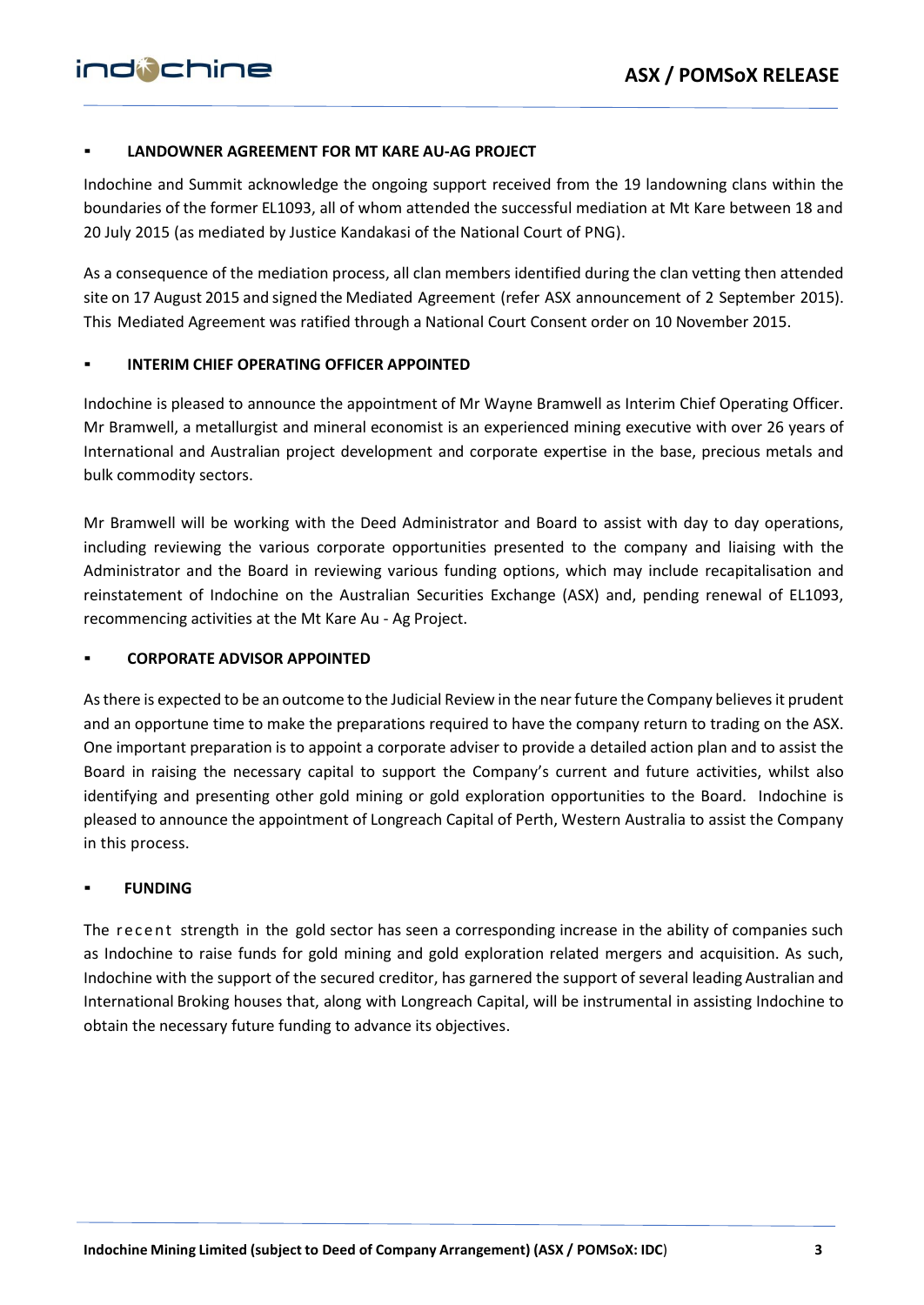# **LOOKING FORWARD**

#### **Corporate Strategy**

Subject to a successful and satisfactory outcome from the Judicial Review, Indochine will:

- proceed to satisfy (or waive) the Conditions Precedent under the DOCA;
- evaluate various funding options available to Indochine, which also includes seeking to re-capitalise and re-instate Indochine on the ASX; and
- identify and review other Gold mining and / or Gold exploration opportunities, which are either identified by its corporate advisers or presented to its corporate adviser by third parties.

#### **Future Exploration Strategy**

Drilling to date at Mt Kare has not exceeded 350m below the natural surface. As previously announced to the market (refer ASX announcement of 31 October 2013), future exploration at Mt Kare is more likely to focus on gaining underground access via an exploration Adit. The Adit will allow optimum placement of the drilling platforms, enable multiple rigs to work simultaneously and reduce the number of days lost due to the weather.

One of the primary objectives is to find the source of the Mt Kare mineralization, particularly the high grade Western Roscoelite Zone and the Black Zone, which are believed to form from very deep underground. Drilling from underground will lead to more accurate definition of the shape, direction and plunge of the mineralization and facilitate a larger exploration program to be completed in a shorter time frame than if drilled from the surface.

#### ▪ **Re-engagement with Key Stakeholders**

Indochine, subject to obtaining a successful outcome from the Judicial Review, is fully committed to advancing the Mt Kare Au-Ag Project. Historically, Indochine and Summit have worked together collaboratively with all key stakeholders and are looking forward to re-engaging with the PNG Government, the Mineral Resources Authority and other key government agencies to advance the Mt Kare Au-Ag Project.

For and on behalf of the Company.

**Martin Jones Deed Administrator Ferrier Hodgson**

P: +61 8 9214 1444 E: [info@indochinemining.com](mailto:info@indochinemining.com)  **Wayne Bramwell Interim Chief Operating Officer Indochine Mining Limited**

 P: +61 417 953 073 E: [wbramwell@indochinemining.com](mailto:wbramwell@indochinemining.com)

**Darren Martin Managing Director Longreach Capital**

P: +61 412 144 719 E: [darrenm@longreachcapital.com](mailto:darrenm@longreachcapital.com)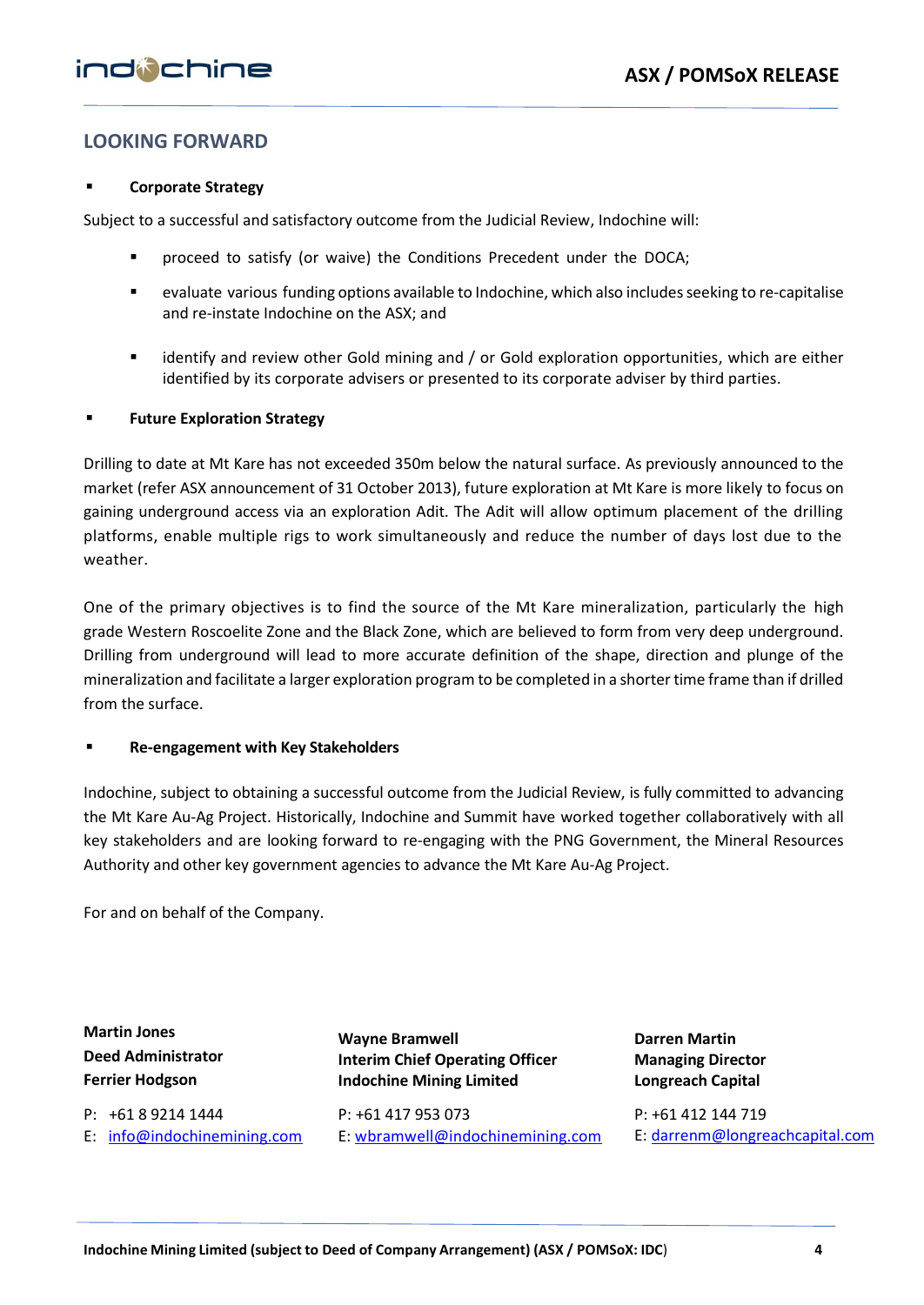# indichine



**Figure 2: Mt Kare Location Map (source: ASX release 5 September 2013)**



**Figure 3: High Grade Gold in Core from Drill Hole 132SD12 (source: ASX release 24 July 2012)**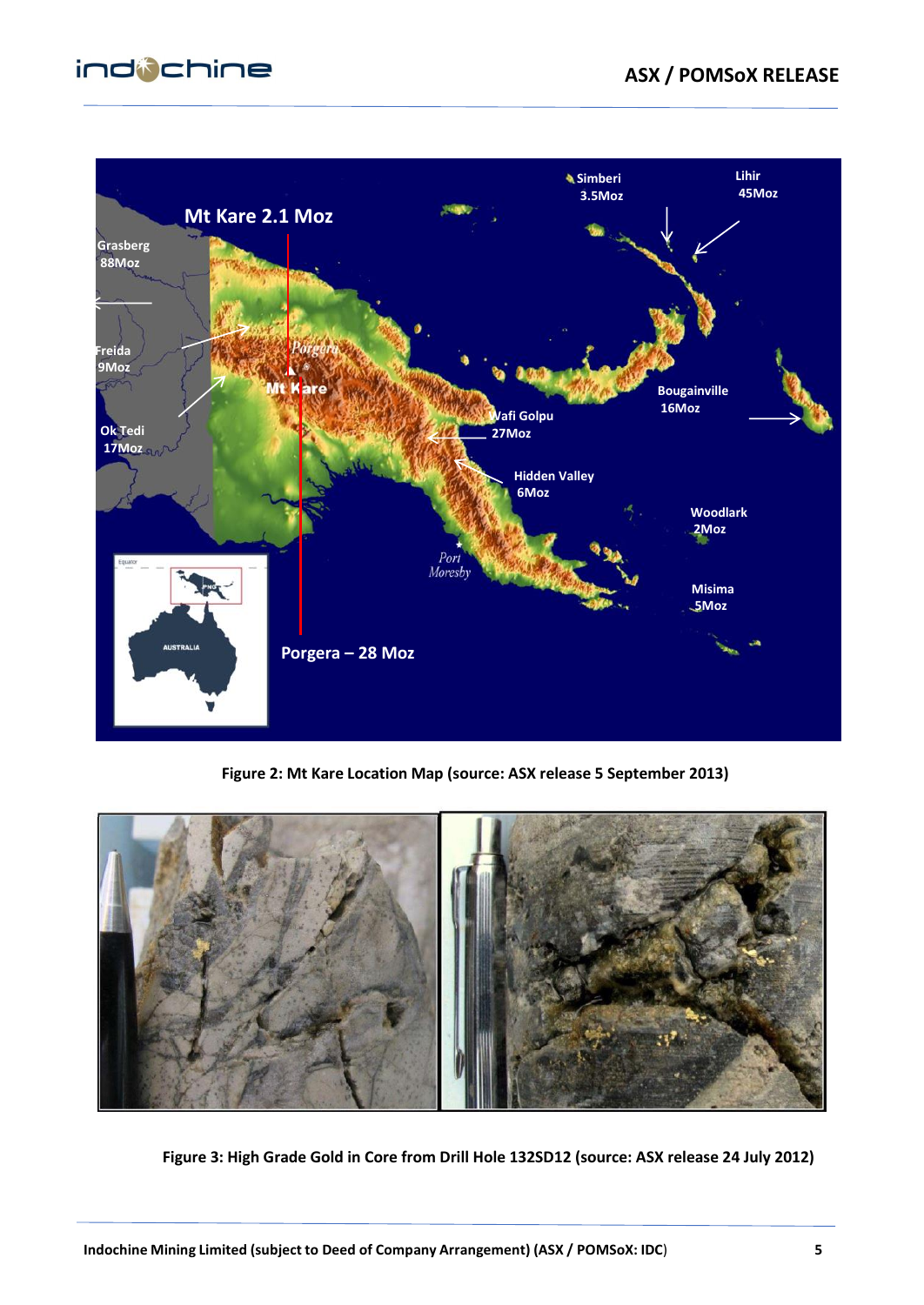#### **ABOUT INDOCHINE AND THE MT KARE PROJECT**

Mt Kare was discovered in 1987 and up to the acquisition by Indochine had seen extensive exploration undertaken by three companies across 5 drilling campaigns. Collectively these groups drilled approximately 371 diamond drill holes in various orientations with the last holes of the phase of drilling completed in 2007.

Indochine announced an option to acquire 100% of the Mt Kare Au-Ag Project in December 2010, completing the acquisition in April 2011 for A\$27M in cash and scrip. Indochine's wholly owned subsidiary, Summit Development Limited (Summit or SDL), began exploration drilling on exploration licence EL1093 at Mt Kare in November 2011 with the initial drill program "twinning" previous diamond drill holesthat supported a previous Canadian NI 43-101 resource statement (refer ASX announcement of 4 March 2011).

Indochine subsequently released a JORC 2004 compliant resource (refer ASX announcement of 19 December 2011), that integrated the previous drill data that supported the historic NI 43-101 resource and newly twinned holes, reporting a total Indicated and Inferred Mineral resource of:

#### **28.3Mt @ 1.9 g/t Au and 22.5 g/t Ag for 1.7 Moz contained Au and 20.4 Moz contained Ag**

#### **(at a 0.5 g/t Au cut-off)**.

Drilling was accelerated in January 2012 to advance the pre- feasibility study (PFS) on Mt Kare (refer ASX announcement of 25 January 2012), with this drilling continuing to late 2012. The PFS was completed based on a large, low grade open pit development (refer ASX announcement of 2 October 2012) and a JORC 2004 resource update followed (refer ASX announcement of 10 July 2013 and **table 1 below**) that reported:

#### **42.5Mt @ 1.54 g/t Au and 13.5 g/t Ag for 2.11 Moz Au, 18.4 Moz Ag**

#### **Or 2.45 Moz gold equivalent (Aueq) (at a 0.5 g/t Au cut-off)**

#### **Table 1: Mt Kare Project – JORC 2004 Mineral Resource Statement @ 0.5 g/t Au (July 2013)**

**(refer ASX announcement 10 July 2013)**

| <b>Resource Classification</b>                                                            | <b>Mt</b> | <b>Gold</b><br>(g/t) | <b>Silver</b><br>(g/t) | <b>Gold</b><br><b>Moz</b> | <b>Silver</b><br><b>Moz</b> | <b>Gold</b><br><b>Equivalent</b><br>$Moz^{(1)}$ |
|-------------------------------------------------------------------------------------------|-----------|----------------------|------------------------|---------------------------|-----------------------------|-------------------------------------------------|
| <b>Measured Resource</b>                                                                  | 20.2      | 1.84                 | 20.9                   | 1.19                      | 13.5                        | 1.44                                            |
| <b>Indicated Resource</b>                                                                 | 8.3       | 1.29                 | 8.1                    | 0.34                      | 2.2                         | 0.38                                            |
| <b>Indicated</b><br><b>Measured</b><br>$\ddot{\phantom{1}}$<br><b>Resource (combined)</b> | 28.4      | 1.68                 | 17.2                   | 1.53                      | 15.7                        | 1.82                                            |
| <b>Inferred Resource</b>                                                                  | 14.1      | 1.27                 | 6.0                    | 0.57                      | 2.7                         | 0.63                                            |
| <b>Total Mineral Resource</b>                                                             | 42.5      | 1.54                 | <b>13.5</b>            | 2.11                      | 18.4                        | 2.45                                            |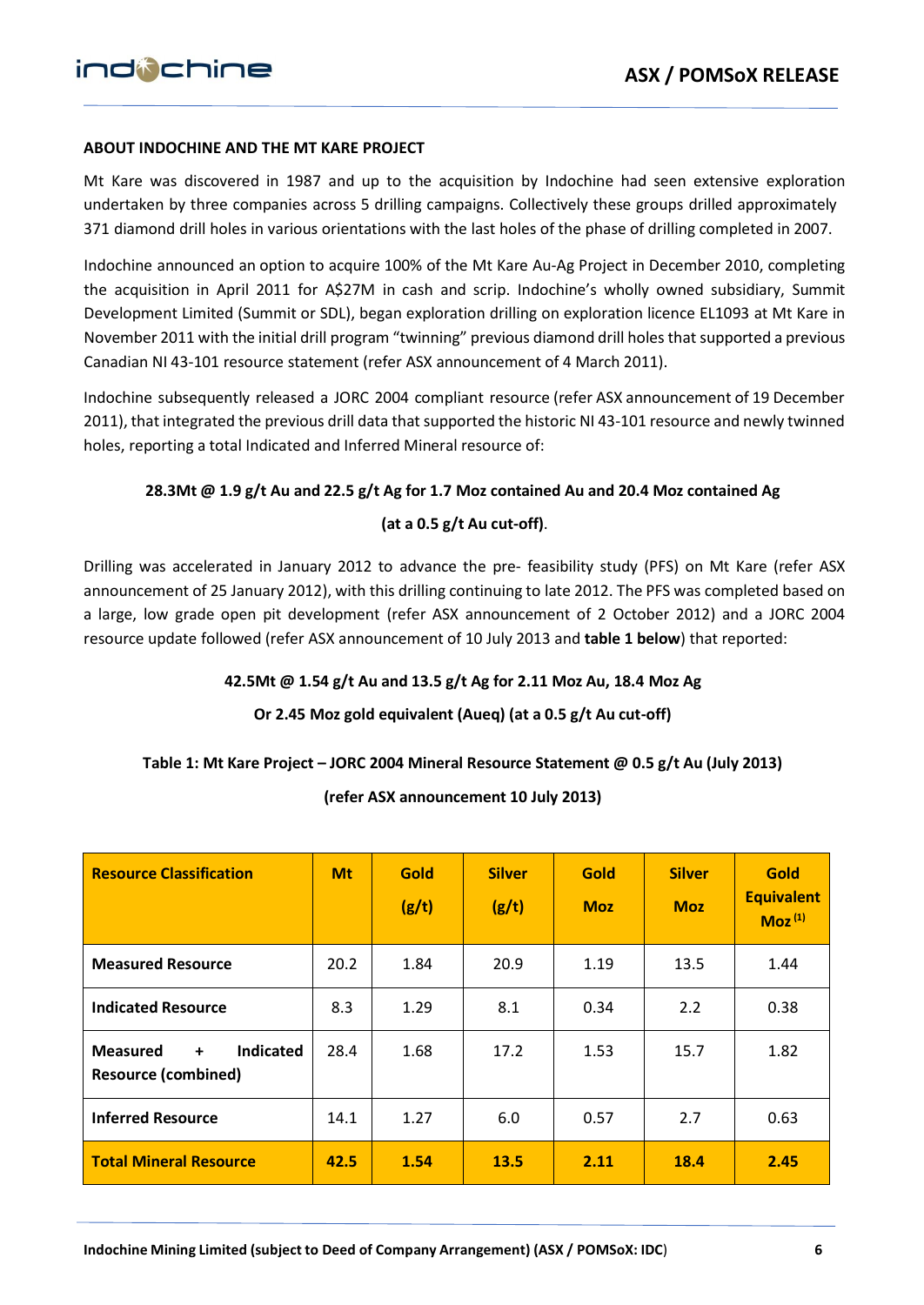Notes:

- 1. Gold equivalent grades (AuEq) are calculated based on a gold price of US\$1200/oz. and a silver price of US\$22/oz., or silver ounces per 1 gold ounce; this does not consider metallurgical factors
- 2. Cut-off grades and capping: A lower cut-off of 0.5 g/t Au was used based on the data distribution. Capping strategy utilised: In low grade domains, analyses capped at 30 g/t Au, 250 g/t Ag; Upper Zone and high-grade domains at 50 g/t Au, 500 g/t Ag
- 3. Material classified as Measured and Indicated Resources are wireframed gold mineralisation based upon the 2013 block model considering an average distance between drilling of 2m and 50m among other criteria. It is considered that this category material has a high probability of being economically extracted, including comparisons with previously modelled PFS open pit shell based on various assumptions, including the prior 2011 resource. Mineralisation beyond an average distance between drilling of 80m was not included within the lowest category of Inferred Resource
- 4. Rounded estimates are used, which may cause apparent discrepancies in totals. Significant figures do not imply precision.
- 5. The resources have been reported in compliance with JORC (2004) code.

Full details of the Mineral Resource Statement are contained in "Explanatory Notes to the Resource Update of Indochine's Mt Kare Project" – released to ASX 10 July 2013. The entity confirms that it is not aware of any new information or data that materially affects the information included in the relevant market announcement of 10 July 2013 and, in the case of estimates of mineral resources or ore reserves, that all the material assumptions and technical parameters underpinning the estimates in the original announcement continue to apply and have not materially changed.

Following the release of the PFS and completion of surface drilling in the Bonanza high grade zones (refer results at Table 2 below), Indochine is now focused on gaining underground access from an exploration Adit and targeting the high-grade core of the Western Roscoelite Zone and Black Zone within the existing 2004 JORC resource.

| <b>Drill Hole</b> | <b>Interval</b>   | Au g/t | Ag $g/t$       | From (m)     | Zone       | <b>Refer ASX release</b> |
|-------------------|-------------------|--------|----------------|--------------|------------|--------------------------|
| 122SD11           | 17.7 <sub>m</sub> | 100.3  | 133.9          | 59           | <b>BZ</b>  | 5 May 2012               |
| - includes        | 4 <sub>m</sub>    | 420    | 170            | 67           |            |                          |
| 123SD11           | 36.4m             | 6.21   | 232.3          | 56.8         | <b>BZ</b>  | 5 May 2012               |
| - includes        | 12.6m             | 10.1   | 104.0          | 72.7         |            |                          |
| 132SD12           | 53.9m             | 8.25   | 17.9           | 30.1         | <b>WRZ</b> | 24 July 2012             |
| - includes        | 13 <sub>m</sub>   | 29.03  | 19.5           | 43.0         |            |                          |
| 133SD12           | 52m               | 6.74   | 23.0           | 11           | <b>WRZ</b> | 24 July 2012             |
| - includes        | 35m               | 8.15   | 18.7           | 11           |            |                          |
| 146SD12           | 38m               | 20.8   | 57             | 78           | <b>BZ</b>  | <b>19 October 2012</b>   |
| - includes        | 5m                | 120.1  | 93             | 94           |            |                          |
| 183SD12           | 111m              | 9.8    | 77             | 4            | <b>BZ</b>  | 25 February 2013         |
| - includes        | 49m               | 22.3   | 71             | 63           |            |                          |
| 185SD13           | 29m               | 9.6    | 55             | 6            | <b>BZ</b>  | 25 February 2013         |
| - includes        | 7 <sub>m</sub>    | 35.2   | 83             | 1            |            |                          |
| 187SD13           | 26m               | 6.7    | 5              | $\mathbf{2}$ | <b>WRZ</b> | 24 April 2013            |
| - includes        | 15 <sub>m</sub>   | 8      | $\overline{ }$ | 5            |            |                          |
| 188SD13           | 14 <sub>m</sub>   | 15.3   | 9              | 3            | <b>WRZ</b> | 24 April 2013            |
| - Includes        | 7 <sub>m</sub>    | 22.9   | 14             | 6            |            |                          |

#### **Table 2: Best Drill Results reported from Bonanza Drilling at Mt Kare**